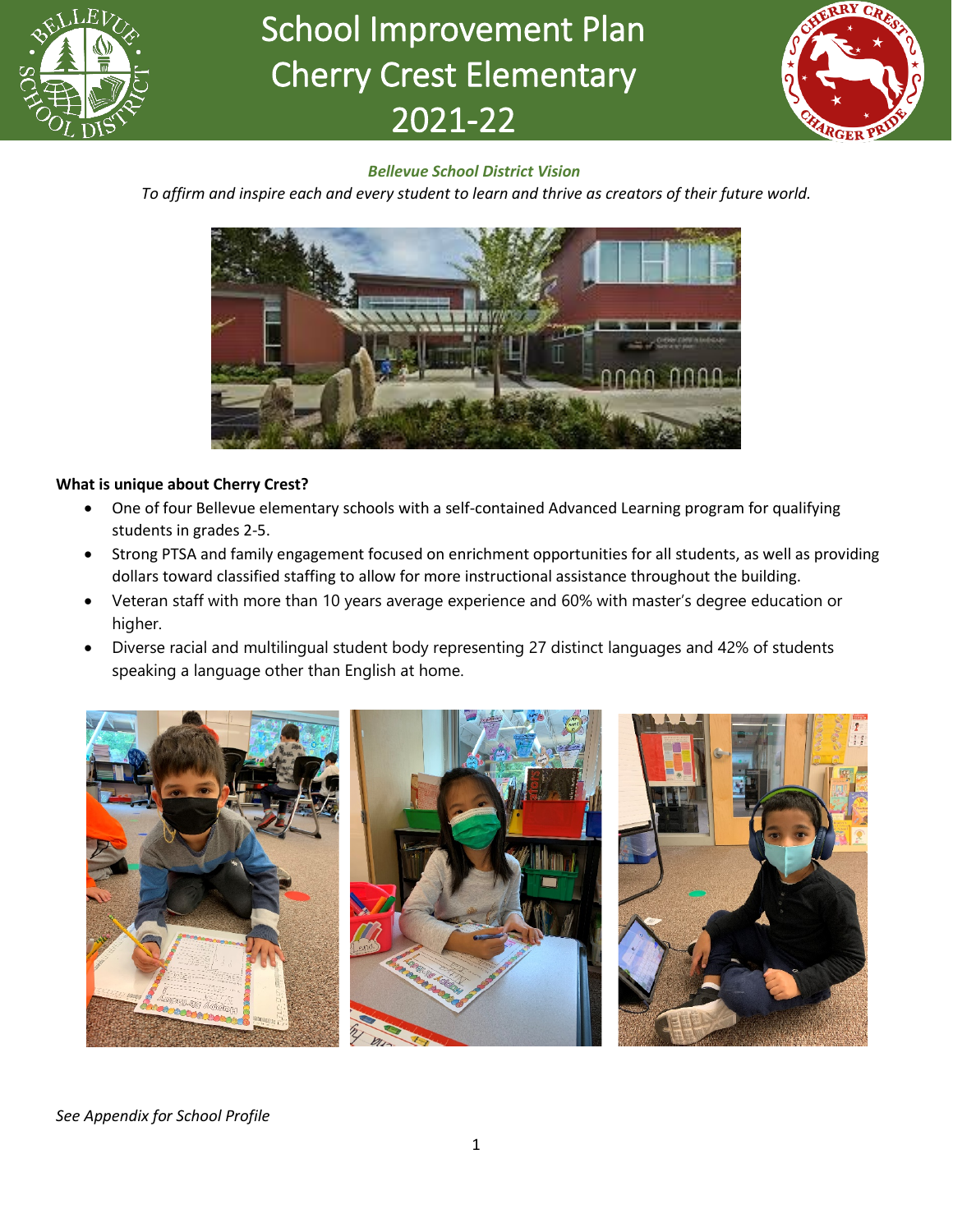# **Affirm and Inspire**

Student Well-Being

Strategic Plan Student Well-Being Goal: Students feel safe, affirmed, and inspired to achieve high levels of socialemotional well-being regardless of background.

## Student Well-Being Priority: Sense of Belonging

As students re-enter the full school experience, school-based strategies will contribute to an inclusive environment where all students feel a sense of belonging. Studies have shown that "a strong sense of belonging translates to students of all ages and developmental stages improving academically, being more engaged and motivated in school, and increasing their physical and emotional health."[1](#page-1-0)

## **Sense of Belonging Measures and Targets**

Increase percentage of students reporting a sense of belonging on the Panorama student survey, with a reduction in predictable outcomes by subgroup.

| Panorama Survey School Climate Domain - Sense of Belonging Percentage Favorable |               |                  |                  |  |  |
|---------------------------------------------------------------------------------|---------------|------------------|------------------|--|--|
|                                                                                 | Grades 3-5    |                  |                  |  |  |
| <b>Student Groups</b>                                                           | Baseline 2017 | <b>Fall 2019</b> | <b>Fall 2021</b> |  |  |
| All Students                                                                    | 74% (365)     | 76% (337)        |                  |  |  |
| Asian                                                                           | 78% (203)     | 76% (214)        |                  |  |  |
| <b>Black</b>                                                                    | $\ast$        | *                |                  |  |  |
| Hispanic                                                                        | $\ast$        | $\ast$           |                  |  |  |
| Multi-ethnic                                                                    | 64% (18)      | 76% (15)         |                  |  |  |
| White                                                                           | 69% (97)      | 77% (95)         |                  |  |  |
| <b>Students with Disabilities</b>                                               | 69% (10)      | 78% (16)         |                  |  |  |
| <b>English Learners</b>                                                         | $\ast$        | *                |                  |  |  |
| Low Income                                                                      | $\ast$        | $\ast$           |                  |  |  |

Note: As a general rule of thumb, a difference of 4 or more percentage points is considered meaningful on the Panorama survey.

## **Data Reflection**

Cherry Crest showed growth in overall student sense of belonging with growth in many of our subgroups. Three subgroups who showed significant improvement in feeling a sense of belonging, with increases of more than 4 percentage points, are Multi-ethnic, white, and students with disabilities. This likely resulted from our emphasis in virtual assemblies focusing on culture, race and inclusion, along with schoolwide projects that focused on community and identity.

## **Key Strategies / Adjustments**

• **Morning Community Meetings** – Every student participates in a morning community meeting at the classroom level to engage with peers and classroom adults in positive and supportive ways. These meetings

<span id="page-1-0"></span><sup>&</sup>lt;sup>1</sup> Why Student Belonging Matters: October 2020. NASSP. (2020, October 1). [https://www.nassp.org/publication/principal](https://www.nassp.org/publication/principal-leadership/volume-21-2020-2021/principal-leadership-october-2020/why-student-belonging-matters-october-2020/)[leadership/volume-21-2020-2021/principal-leadership-october-2020/why-student-belonging-matters-october-2020/.](https://www.nassp.org/publication/principal-leadership/volume-21-2020-2021/principal-leadership-october-2020/why-student-belonging-matters-october-2020/)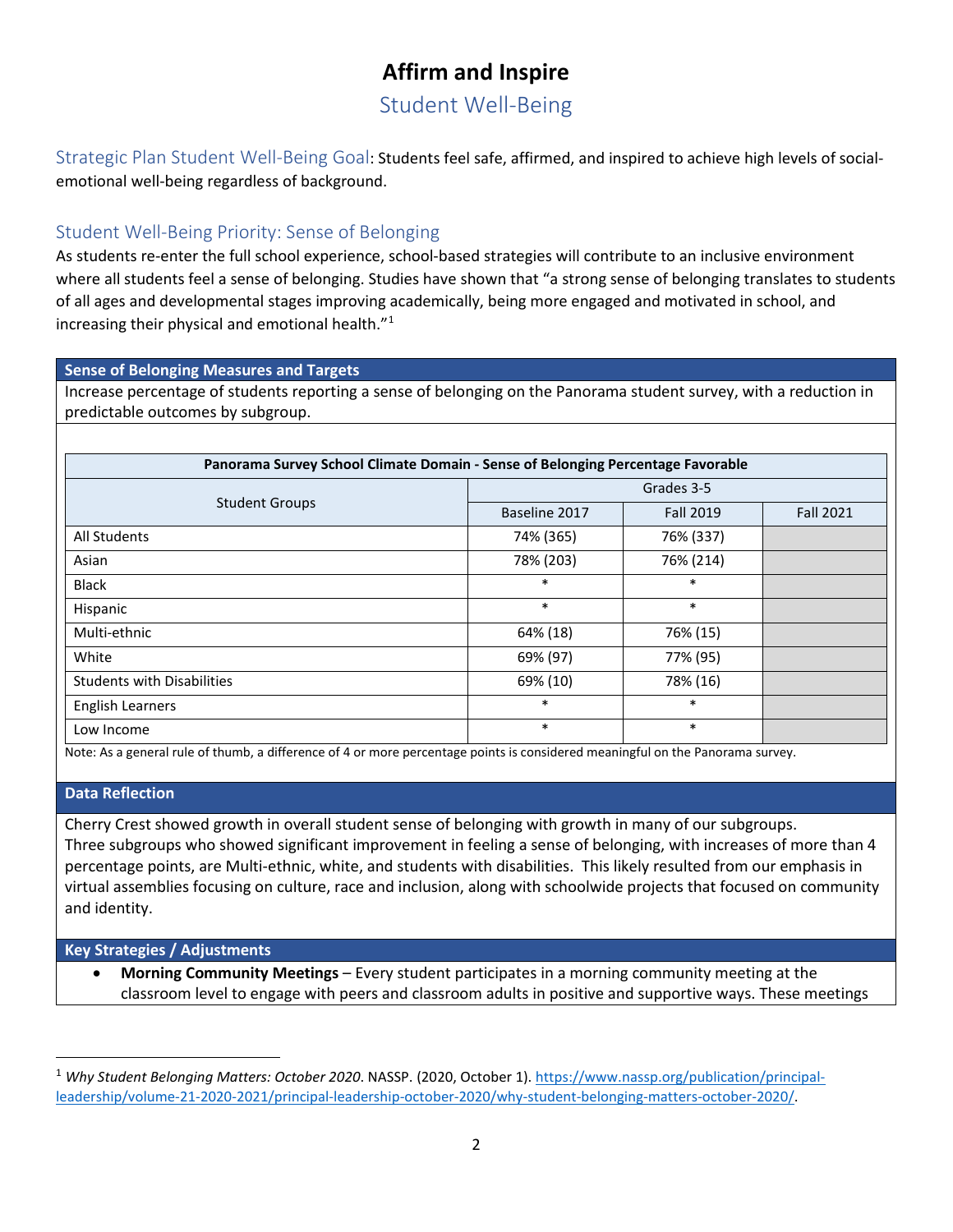build community and develop strategies for sharing feelings and working on ways to support classmates throughout the day.

• **Virtual Community Building Through Assemblies** – Whole school assemblies streamed virtually at a common time in all classrooms; representative of students' cultures/heritages and identity. Also, a chance to learn more about others building upon our SEL standards of self-awareness and social awareness. Featured guest speakers, videos, characters, etc. that are representative of our student population during school assemblies and schoolwide learning. Assemblies are planned and facilitated by students at varying grade levels throughout the year, as well as opportunities for entire classes to get involved with planning and sharing.

• **In-Person Revamp of Positive Behavior and Intervention Supports (PBIS)** – Revamping of a new schoolwide PBIS positive incentive system K-5 now that we're back in person together.

- **Focus on Identity and Community** Schoolwide projects related to our four schoolwide themes of identity, community, perspective, and growth.
	- o This is Us project
	- o Identity project
	- o Unity Day project
	- **Other Strategies We're Implementing This Year**
		- $\circ$  Development of way to track sense of belonging data for our youngest learners K-2
		- o Students share "Shout Outs" to each other as a schoolwide opportunity
		- $\circ$  Schoolwide curriculum menus designed to support educators in their planning of curriculum using a culturally responsive lens
		- o Partnering with PTSA to enhance family engagement opportunities throughout the year to coordinate efforts with schoolwide themes
		- o Last year, students were led in the Cherry Crest "Caper Dance" by one of our General School Assistants – movement like a Charger horse! This dance unites our students as one as we practice together during live assemblies and events
		- $\circ$  Students enrolled in the Edgenuity virtual program will be included in community events, counselor support for social meetings with peers, and assemblies
		- o Students are invited to participate in "buddies" with high school students and our school counselor
		- o Teachers collaborate in "buddy classes." Older students act as leaders and mentors for our youngest learners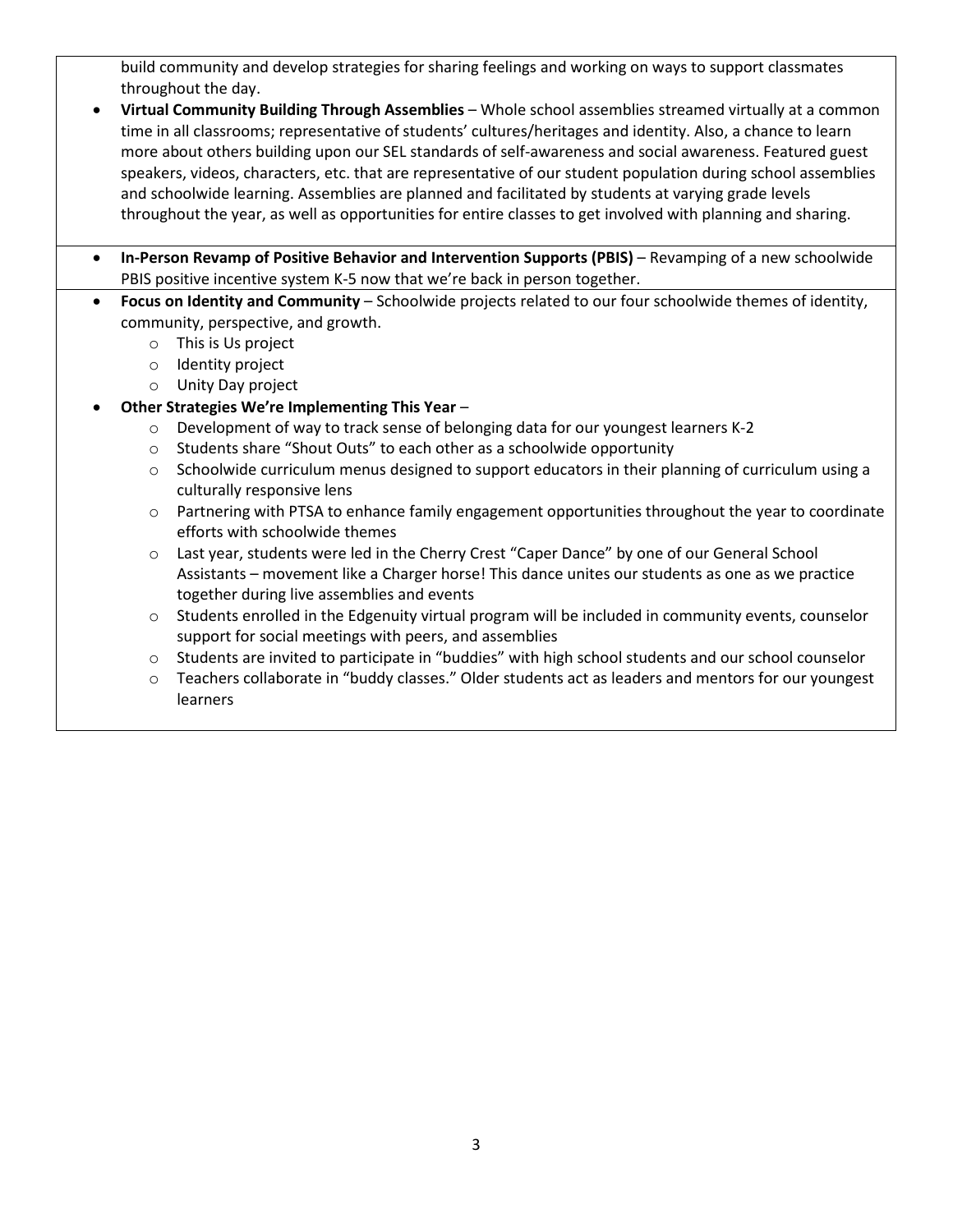## Student Well-Being Priority: Social-Emotional Learning

Many students experienced isolation during the pandemic, with few opportunities to interact in-person socially. As we return to in-person learning it will be critical to recognize where each student is socially and emotionally and to provide them with intentional opportunities to support their development in social emotional learning. Our universal (tier 1) social emotional learning curriculum encompasses the five CASEL competencies: self-awareness, self-management, social-awareness, relationship skills, and responsible decision-making. These competencies are not discrete and are integrated into curriculum and instructional practices.

#### **Social-Emotional Learning Measures and Targets**

Increase social-emotional competencies from Fall 2021 to Spring 2022.

| <b>Grades 3-5: Panorama Social-Emotional Learning Survey</b> |                   |                     |                  |             |  |  |
|--------------------------------------------------------------|-------------------|---------------------|------------------|-------------|--|--|
| Social Emotional Competency                                  | Fall 2020 (n=348) | Spring 2021 (n=345) | <b>Fall 2021</b> | Spring 2022 |  |  |
| Self-Management                                              | 81%               | 83%                 |                  |             |  |  |
| Social Awareness                                             | 77%               | 79%                 |                  |             |  |  |
| Self-Efficacy                                                | 75%               | 77%                 |                  |             |  |  |
| <b>Emotional Regulation</b>                                  | 58%               | 60%                 |                  |             |  |  |

#### **Data Reflection**

We increased social-emotional competencies in all areas for students overall by 2%. While this increase is not statistically significant, we attribute the increase across all four competencies to our schoolwide focus on social emotional competencies.

It is noted that Emotional Regulation was by far the lowest competency among those measured by the Panorama SEL Survey and that the spring increase was not statistically significant. We infer that these low scores are due in part to the isolation and challenges associated with the global pandemic.

## **Key Strategies / Adjustment**

- **Tier 1 SEL Instruction** With nearly all students back in the school building receiving in person instruction, Cherry Crest teaching and counseling staff resume regular and robust implementation of Tier 1 SEL instruction using the Second Step and RULER curriculum. The fall of 2021 includes additional time and emphasis on social and emotional learning given some of the deficits students demonstrate after nearly 18 months at home.
- **Multi-Tiered Systems of Support for Social Emotional Learning** Our MTSS team, analyzes data using the DESSA screener to determine schoolwide needs around Tier 2 and Tier 3 supports. This year our school counselor works with teachers to determine class and student-based needs. For Tier 2, our counselor coteaches SEL curriculum to support specific skill building opportunities for students. While this may be for the benefit of a small group of learners, this in turn benefits all students. Additionally, at the Tier 3 level, our counselor develops and implements 6-8 week cycles of intervention to support individual skill and strategies building for emotional regulation, growth mindset, and problem-solving skills.
- **Classroom Charters** In the fall, students engage in the development of Classroom Charters in every classroom. This supports schoolwide efforts in problem solving as students recognize how they want to feel and how their classmates want to feel at school each day.
- **Lunch Bunch for New Students** Our school counselor meets with every new student at Cherry Crest in weekly lunch bunches to support friendship building skills. Lunch bunches are used as a Tier 2 support for students identified by data, teachers, and families where friendship and social skills are necessary for further development.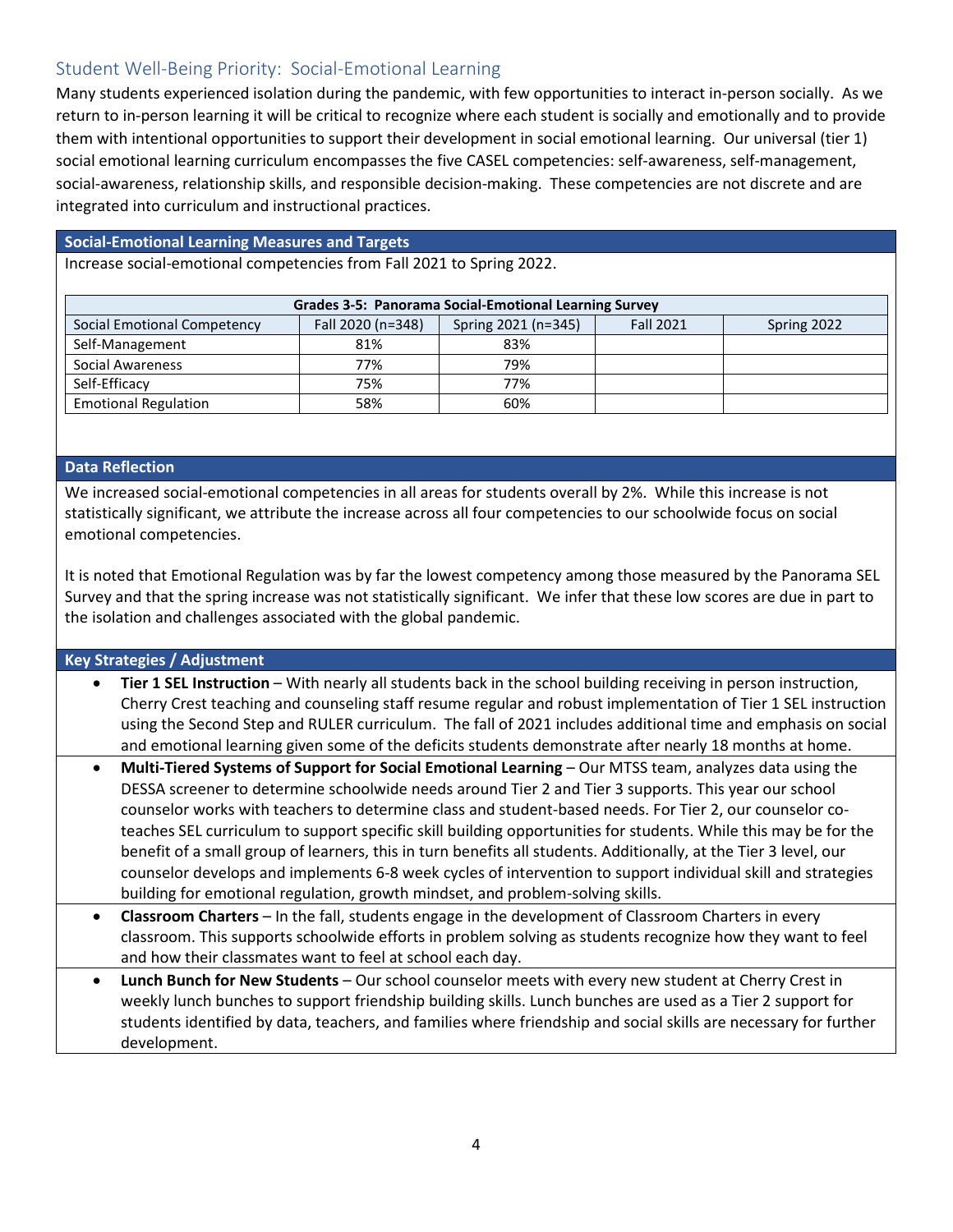## **Learn and Thrive**

## Academic Success

Strategic Plan Academic Success Goal: Students achieve high levels of academic success and outcomes are not predicted by race or income.

## Academic Success Priority: English Language Arts and Math Proficiency and Growth

We recognize that student learning experiences varied widely during the 2019-20 and 2020-21 school years due to the pandemic and the shift in learning models. Universal screeners administered in the fall will provide student proficiency data for educators as they design instruction and supports based on students' beginning of the year level in the core subject areas of literacy and math. Based on progress monitoring data during the 2020-21 school year, math is a particular focus area. Regardless of where students begin the year, the goal is for *all students* to experience expected or greater growth.

## **English Language Arts Growth and Proficiency Measures**

Increase percentage of students in grades 3-5 meeting or exceeding proficiency standards in literacy, and making typical or high growth in literacy from Fall 2021 to Spring 2022.

| <b>Grades 3-5: Star Reading Proficiency and Growth</b> |             |                                  |                                           |                   |  |
|--------------------------------------------------------|-------------|----------------------------------|-------------------------------------------|-------------------|--|
|                                                        |             | <b>Star Reading % Proficient</b> | <b>Star Reading % Typical/High Growth</b> |                   |  |
|                                                        |             |                                  | Fall 2020-                                | <b>Fall 2021-</b> |  |
| Subgroup                                               | Spring 2021 | Spring 2022                      | Spring 2021                               | Spring 2022       |  |
| All                                                    | 91% (354)   |                                  | 78% (353)                                 |                   |  |
| Asian                                                  | 93% (233)   |                                  | 78% (233)                                 |                   |  |
| <b>Black</b>                                           | $\ast$      |                                  | $\ast$                                    |                   |  |
| Hispanic                                               | 60% (10)    |                                  | 50% (10)                                  |                   |  |
| Multi-Ethnic                                           | 90% (20)    |                                  | 80% (20)                                  |                   |  |
| White                                                  | 89% (89)    |                                  | 81% (88)                                  |                   |  |
| Low Income                                             | 60% (10)    |                                  | 80% (10)                                  |                   |  |
| English Learner                                        | 36% (14)    |                                  | 86% (14)                                  |                   |  |
| <b>Students with Disabilities</b>                      | 75% (12)    |                                  | 83% (12)                                  |                   |  |
| Female                                                 | 90% (178)   |                                  | 78% (177)                                 |                   |  |
| Male                                                   | 91% (176)   |                                  | 78% (176)                                 |                   |  |
| <b>Advanced Learning</b>                               | 98% (235)   |                                  | 77% (235)                                 |                   |  |
| Traditional                                            | 76% (119)   |                                  | 81% (118)                                 |                   |  |
| Grade 3                                                | 96% (116)   |                                  | 84% (116)                                 |                   |  |
| Grade 4                                                | 88% (121)   |                                  | 75% (120)                                 |                   |  |
| Grade 5                                                | 89% (117)   |                                  | 75% (117)                                 |                   |  |

#### **Data Reflection**

Overall, Cherry Crest students experienced high levels of proficiency and growth as reported by STAR in Spring 2021. Of note are the following subgroups:

• Hispanic Students demonstrated lower proficiency and lower growth as compared to other subgroups. This is an area of emphasis and focus for our leadership team this year to better understand the learning experience of these students and identify instructional moves that will support increased growth and proficiency.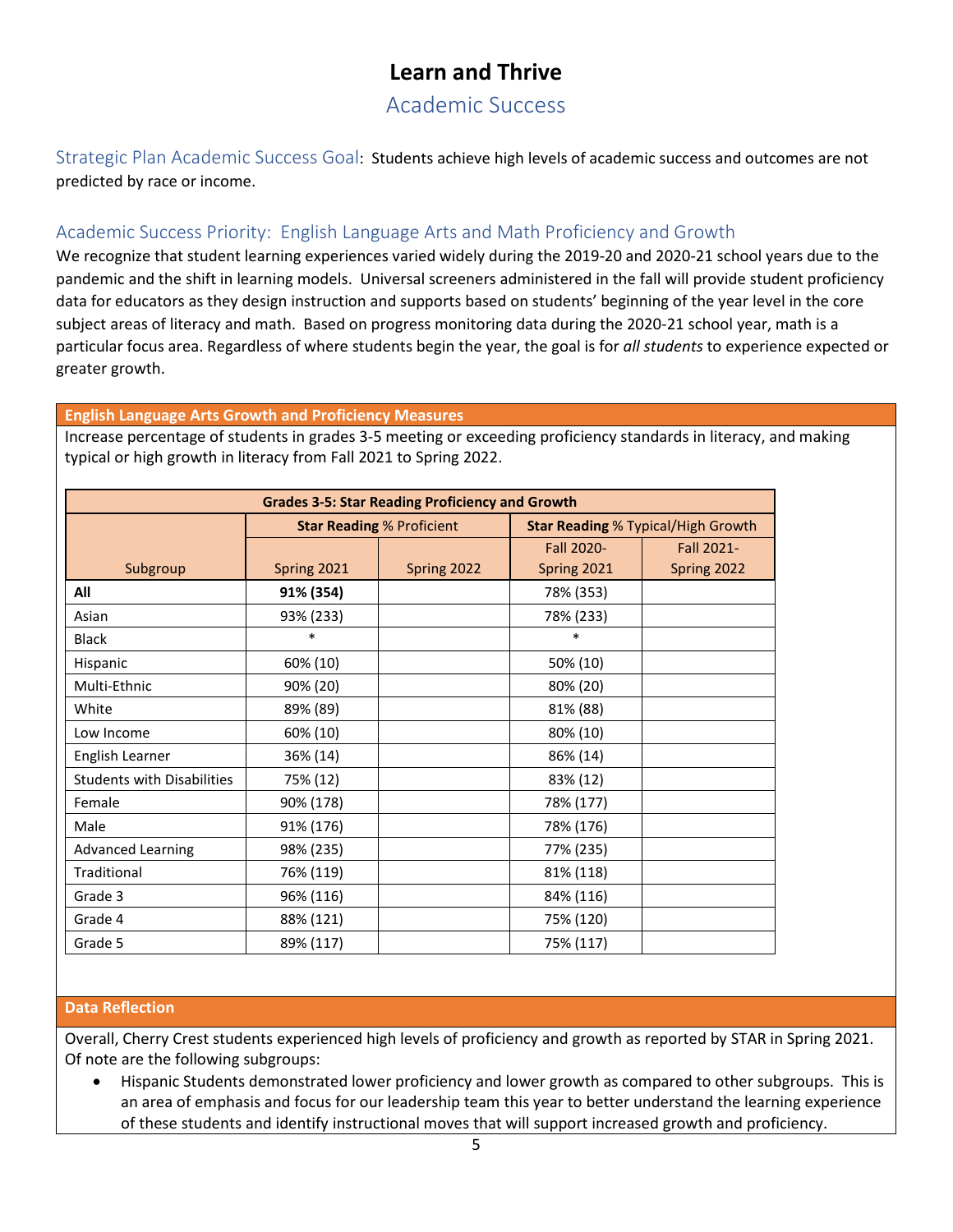- Students from Low Income homes demonstrated lower proficiency but high levels of growth. The high growth is reflective of strong Tier 1 literacy instruction schoolwide as well as intervention plans designed for individual students. Overtime, we believe that proficiency rates for this group will also increase especially as students have returned to full in person learning in 2021-22.
- Students identified as English Language Learners demonstrated lower proficiency with high levels of growth. The low proficiency is not surprising given the grade level language demands of the STAR reading assessment. We celebrate the high growth with this subgroup and attribute it to strong Tier 1 literacy instruction, partnership with our Multilingual Learner Facilitator and intervention plans designed for individual students.

#### **Key Strategies**

- **Improved Intervention Using Adaptive Software** Students receive targeted intervention through Lexia as a result of more explicit professional development and usage expectations provided to educators. This ensures that the program is provided with fidelity and ensure students are given the recommended amount of engagement. We believe this focus will benefit all students and especially those in our identified subgroups.
- **Interventions Through Multi-Tiered Systems of Support** Students receive targeted interventions provided by educators as part of the MTSS process and cycles of continuous improvement. Interventions are designed around data and skill building lessons within the Amplify platform.

## Math Proficiency and Growth

## **Math Proficiency and Growth Measures**

Increase percentage of students in grades 3-5 meeting or exceeding proficiency standards in math, and making typical or high growth in math from Fall 2021 to Spring 2022.

|                                   |             | <b>Star Math % Proficient</b> | <b>Star Math % Typical/High Growth</b> |             |  |
|-----------------------------------|-------------|-------------------------------|----------------------------------------|-------------|--|
|                                   |             |                               | Fall 2020-                             | Fall 2021-  |  |
| Subgroup                          | Spring 2021 | Spring 2022                   | Spring 2021                            | Spring 2022 |  |
| All                               | 84% (283)   |                               | 72% (135)                              |             |  |
| Asian                             | 92% (177)   |                               | 69% (86)                               |             |  |
| <b>Black</b>                      | $\ast$      |                               | $\ast$                                 |             |  |
| Hispanic                          | 50% (10)    |                               | $\ast$                                 |             |  |
| Multi-Ethnic                      | 82% (17)    |                               | $\ast$                                 |             |  |
| White                             | 70% (77)    |                               | 79% (39)                               |             |  |
| Low Income                        | 45% (11)    |                               | $\ast$                                 |             |  |
| <b>English Learners</b>           | 30% (10)    |                               | $\ast$                                 |             |  |
| <b>Students with Disabilities</b> | 40% (10)    |                               | $\ast$                                 |             |  |
| Female                            | 85% (139)   |                               | 69% (68)                               |             |  |
| Male                              | 83% (144)   |                               | 75% (67)                               |             |  |
| <b>Advanced Learning</b>          | 99% (179)   |                               | 73% (80)                               |             |  |
| Traditional                       | 59% (104)   |                               | 71% (55)                               |             |  |
| Grade 3                           | 87% (117)   |                               | 73% (113)                              |             |  |
| Grade 4                           | 88% (108)   |                               | 68% (22)                               |             |  |
| Grade 5                           | 71% (58)    |                               | $\ast$                                 |             |  |

*Note: We have less information on math growth levels than on proficiency levels because not all students did Star Math testing last fall, and we cannot calculate growth scores without data from both fall and spring.*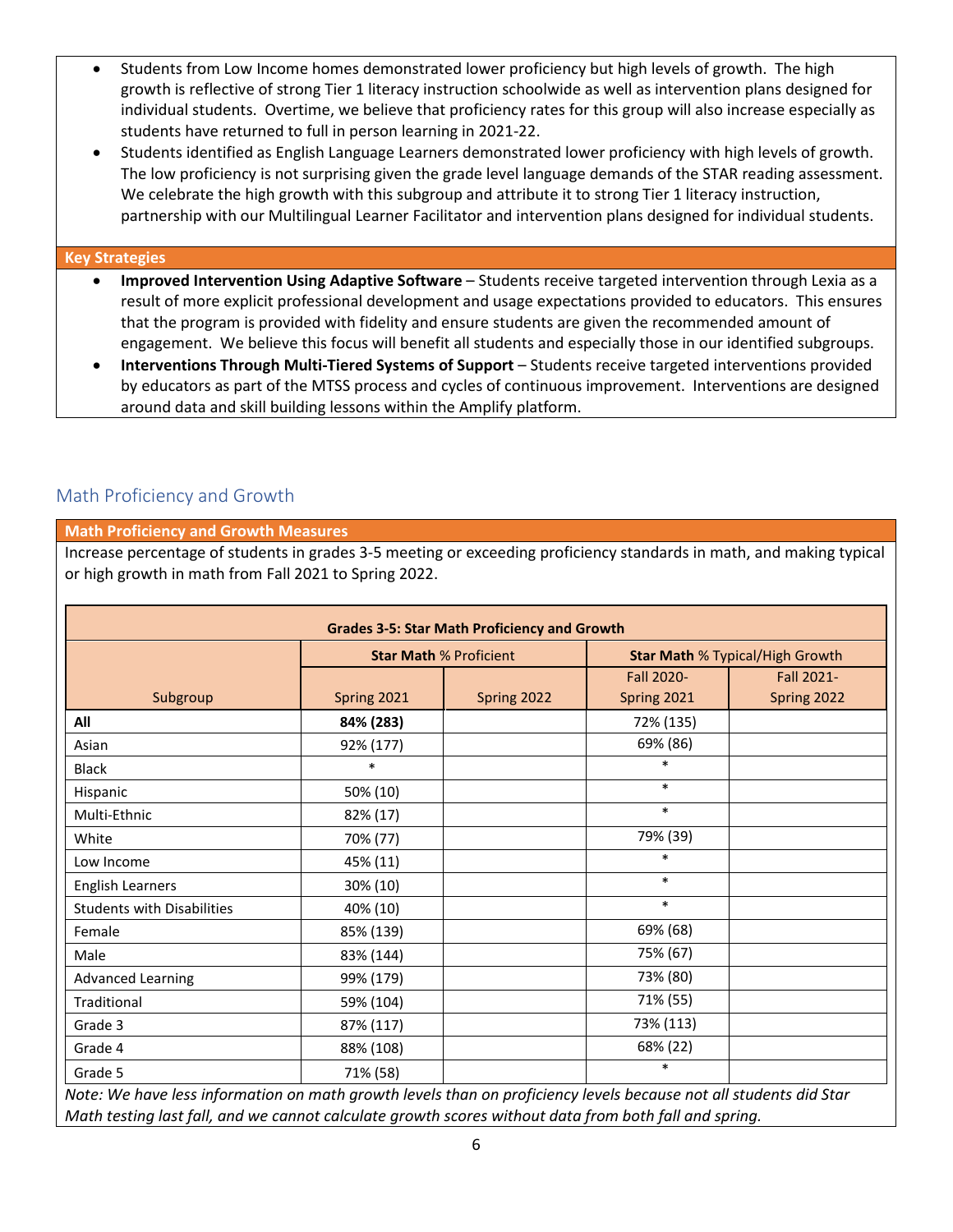#### **Data Reflection**

Overall, Cherry Crest students experienced high levels of proficiency in math and moderate levels of growth. There are pockets of low proficiency and lower growth among select subgroups and overall proficiency and growth in mathematics are considerably lower than proficiency and growth in reading. This trend is not unique to Cherry Crest but rather was experienced by students across the nation through the pandemic.

As indicated by the sample sizes, we have less information on math growth levels than on proficiency levels because not all students competed STAR testing in fall of 2020, so we are not able to calculate growth scores without the data from both fall and spring assessments.

With respect to proficiency, student subgroups showing a need for more targeted support in math to reach proficiency include Hispanic, Low Income, English Learners, and Students with Disabilities. These are groups that have been historically marginalized and for whom virtual learning did not provide equitable educational access. There is also a significant discrepancy between the proficiency levels for students in the Advanced Learning program as compared to the Traditional program. While we expect the Advanced Learning scores to be high (for these students must perform demonstrate advanced proficiency for entry into the program) the comparatively low scores for Traditional students (especially as compared to higher reading proficiency) is of concern.

Upon reflection, we believe that proficiency levels for identified subgroups above may be lower due to the former math curriculum and its weaker ties to common core state standards and ineffective instructional model, lack of language routines, and limited access points.

#### **Key Strategies**

- **Increased Rigor and Language Supports in Math Curriculum** Across our school and district, the rigorous implementation of Illustrative Mathematics supports and enriches the learning experience, growth and proficiency of all students, especially those who have traditionally been marginalized. Robust implementation of Tier 1 math instruction that is standards-aligned, problem-based and infused with multilingual language supports and collaborative practices will result in increased growth and proficiency.
- **Leadership and Instructional Coaching Support** A building-based coach from the Achievement Network provides just in time coaching and professional development support for the Cherry Crest administrative and leadership teams. This partnership has the effect of improving professional development for classroom teacher and is aligned with delivering Tier 1 mathematics instruction with fidelity across all classrooms and to all students.
- **Multilingual Learning Coaching and Support** Two school based multi-lingual language (MLL) facilitators provide expertise and support to our MLL students and staff members serving these students and families. We are emphasizing language routines in the new math curriculum with staff through district and building professional development as well as grade level coaching and co-teaching opportunities.
- **Multitiered Systems of Support (MTSS)** Students receive targeted mathematics interventions provided by educators as part of the MTSS process and cycles of continuous improvement. Interventions are designed around data and associated professional development delivered at the building and grade band levels.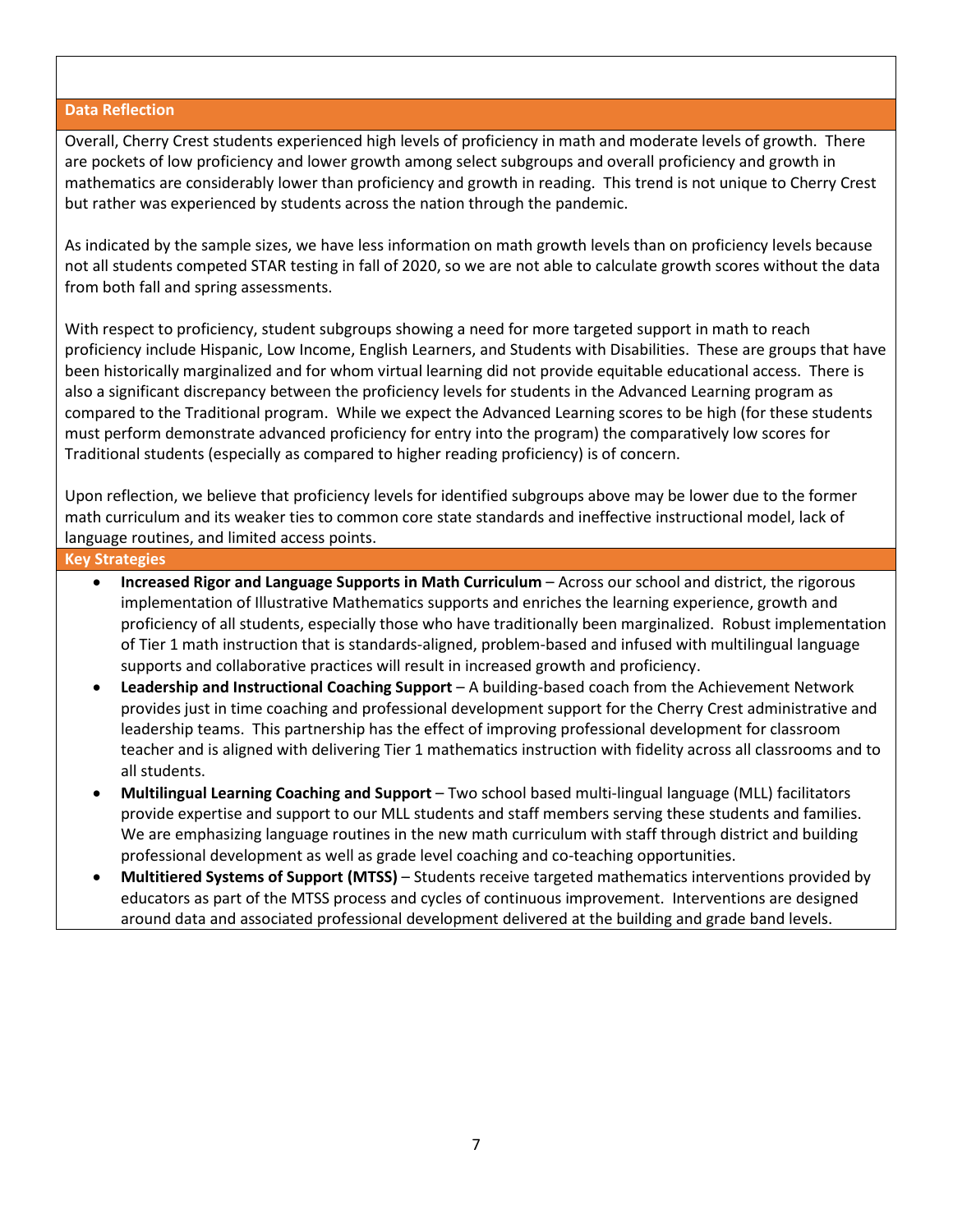# **Family Engagement**

Strategic Plan Family Engagement Goal: Families, particularly those who have been traditionally marginalized, are more informed, better able to find support, and are more empowered to contribute to student success.

## Family Engagement Priority: Inform, Support, and Empower

The experience of individual families is always subject to a wide array of conditions and contexts. These differences were highlighted throughout COVID, but one thing remained true: our families have expressed a desire to connect with us more deeply, to be more informed about their individual student's academic progress and social-emotional well-being, and to find ways where we can truly engage as partners for their children's success.

Family and Community Engagement will continue to center on three priority objectives:

- **Informed:** A BSD family is informed when they can understand the academic and developmental expectations for their student and knows how to navigate the school system, where to find school-related information and obtain academic, health and wellness services.
- **Supported**: A BSD family is supported when they can utilize the systems within the district to serve their student's unique needs, strengths, and circumstances.
- **Empowered**: A BSD family is empowered when they can use their individual or their community's collective voice to advocate for student needs to be more equitably identified, answered, and solved, often through the definitive reallocation or redistribution of financial and/or other resources.

## **Priority Family Engagement Measures and Targets**

Increase percent of families reporting they feel informed, supported, and empowered to contribute to their student's success.

| Percentage of Favorable Responses on Family Engagement Survey |                 |             |             |             |                  |             |  |
|---------------------------------------------------------------|-----------------|-------------|-------------|-------------|------------------|-------------|--|
| <b>Family Subgroups</b>                                       | <b>Informed</b> |             | Supported   |             | <b>Empowered</b> |             |  |
|                                                               | Spring 2021     | Spring 2022 | Spring 2021 | Spring 2022 | Spring 2021      | Spring 2022 |  |
| All Students                                                  | 53% (252)       |             | 54% (252)   |             | 54% (252)        |             |  |
| Asian                                                         | 59% (159)       |             | 61% (159)   |             | 61% (159)        |             |  |
| <b>Black</b>                                                  | $\ast$          |             | $\ast$      |             | $\ast$           |             |  |
| Hispanic                                                      | $\ast$          |             | $\ast$      |             | $\ast$           |             |  |
| Multi-ethnic                                                  | 41% (13)        |             | 43% (13)    |             | 43% (13)         |             |  |
| White                                                         | 39% (69)        |             | 36% (69)    |             | 38% (69)         |             |  |
| <b>Students with Disabilities</b>                             | 76%             |             | 66%         |             | 66%              |             |  |
| <b>English Learners</b>                                       | 62% (26)        |             | 68% (26)    |             | 69% (26)         |             |  |
| Low Income                                                    | $\ast$          |             | $\ast$      |             | $\ast$           |             |  |

## **Data Reflection**

In the midst of the global pandemic, the proportion of all families reporting feeling informed, supported and empowered dropped from the spring of 2020 (mid 60%) to the spring of 2021 (mid 50%) range. Despite these challenges, the proportion of families of students with disabilities responding favorably increased from the spring of 2020 to the spring of 2021. This is a celebration and likely the result of increased staff and parent communication and engagement via virtual opportunities to meet through the pandemic. Similarly, our English Learner population